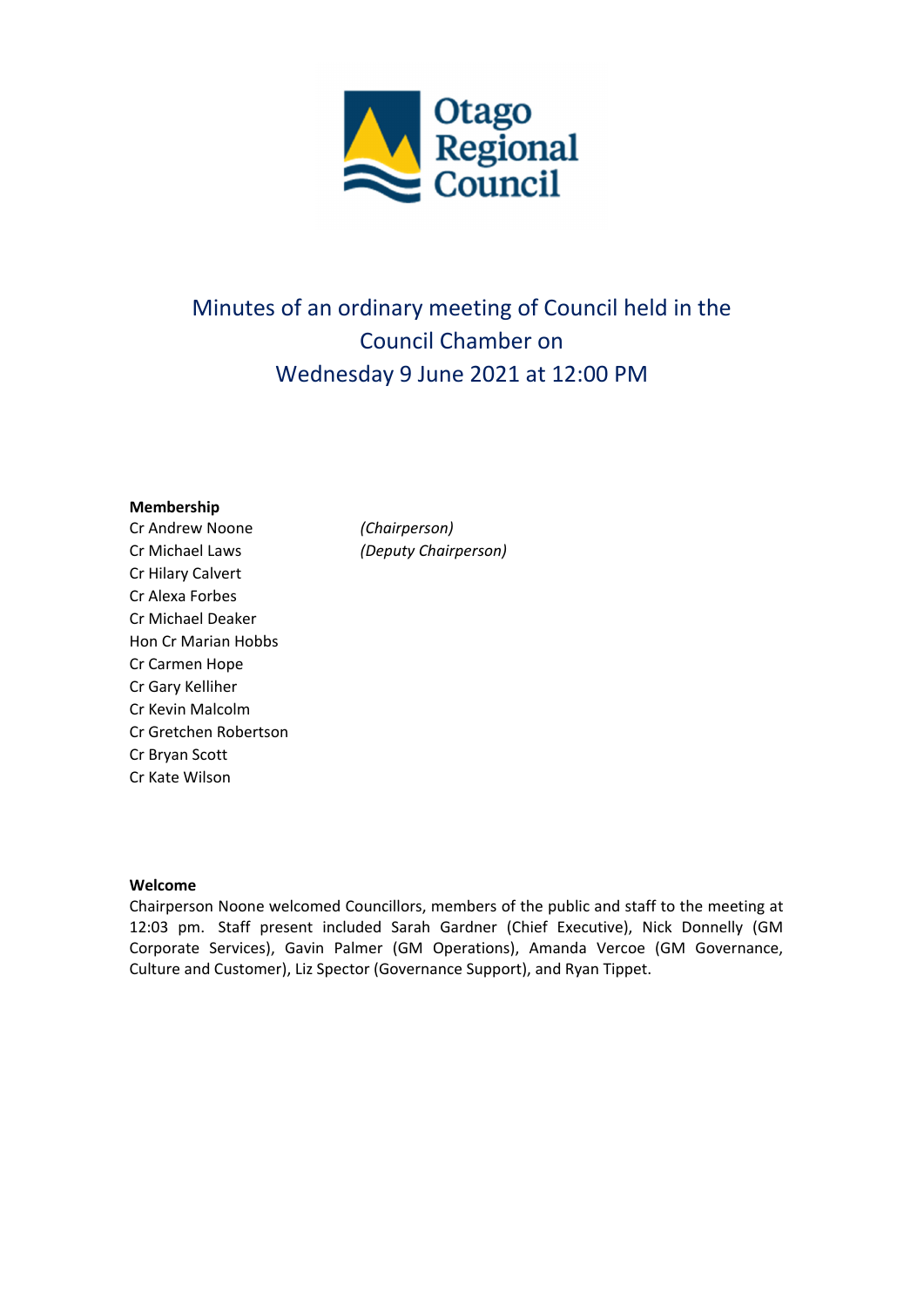## **1. APOLOGIES**

There were no apologies.

## **2. CONFIRMATION OF AGENDA**

The agenda was confirmed as circulated.

## **3. CONFLICT OF INTEREST**

No conflicts of interest were advised.

## **4. MATTERS FOR CONSIDERATION**

### **4.1. LGFA Funding Proposal**

This paper was provided to seek Council's approval to join the Local Government Funding Agency (LGFA) and determine the preferred method of membership (guaranteeing or non‐ guaranteeing). Subject to Council's decision on joining the LGFA, approval was also sought to authorise staff to undertake consultation on that proposal and revise the Treasury Management Policy (TMP). Nick Donnelly (General Manager Corporate Services) was present to speak to the report and respond to questions.

Mr Donnelly said if Council decides to proceed with the process to join the LGFA, community consultation will need to be undertaken because the LGFA is a Council Controlled Trading Organisation (CCTO) and as such, this is required under the Local Government Act 2002 (LGA). Mr Donnelly said the proposal will be advertised in various ways with online submissions being encouraged. He also said staff has recommended the Co‐Chairs of Finance form a hearings panel if there are any submitters who wish to be heard. After the consultation period has concluded, Mr Donnelly said staff will bring a paper back to Council for its decision on whether to join the LGFA.

Cr Laws asked if internal borrowing will be used before any LGFA borrowing. Mr Donnelly said staff would recommend borrowing from the LGFA rather than reserves as the cost of such borrowing is less than what the Council is earning on the reserves currently in managed funds. Cr Calvert said joining the LGFA provides opportunities for flexibility in borrowing as well as provides for more transparency and accountability. Cr Kelliher agreed and said the proposal shows sound financial management.

There was no further discussion and Cr Noone asked for a motion.

### **Resolution**

*That the* Council*:*

- 1) *Receives this report.*
- 2) *Approves the proposal to join the Local Government Funding Agency as a guaranteeing member.*
- 3) *Approves the amendments to the Treasury Management Policy.*
- 4) *Endorses formal consultation, as required under the LGA 2002, on the proposal to join the Local Government Funding Agency and the revised Treasury Management Policy.*
- 5) *Appoints the co‐chairs of the Finance Committee, Councillors Malcolm and Calvert to constitute a hearings panel to hear any submitters that wish to be heard, deliberate on*